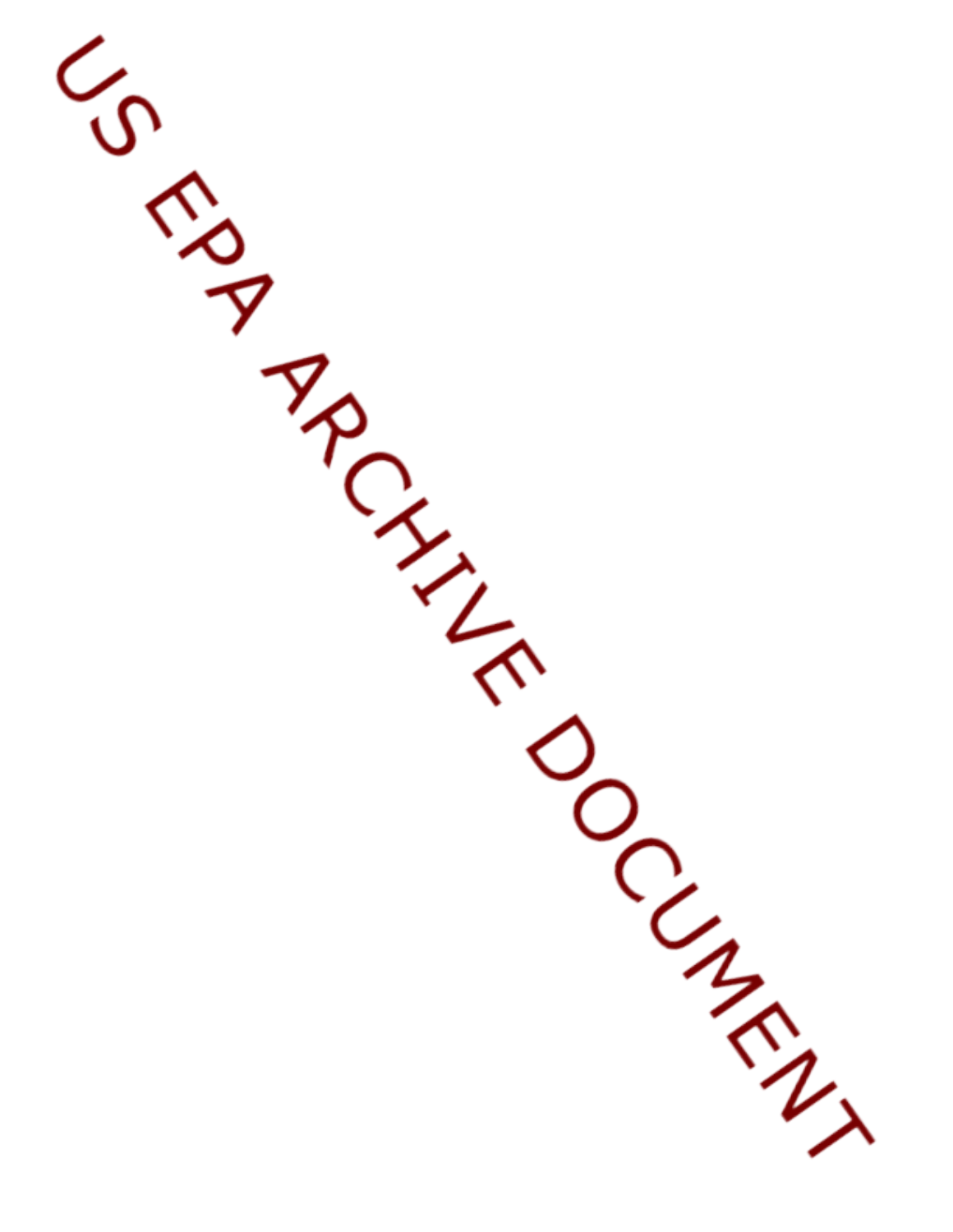**UNITED STATES ENVIRONMENTAL PROTECTION AGENCY**  Office of Research and Development Washington, D.C. 20460





## **ENVIRONMENTAL TECHNOLOGY VERIFICATION PROGRAM VERIFICATION STATEMENT**

|                          | TECHNOLOGY TYPE: FIELD PORTABLE X-RAY FLUORESCENCE ANALYZER                                                 |
|--------------------------|-------------------------------------------------------------------------------------------------------------|
| APPLICATION:             | <b>MEASUREMENT OF METALS IN SOIL</b>                                                                        |
| TECHNOLOGY NAME: TN 9000 |                                                                                                             |
| COMPANY:<br>ADDRESS:     | <b>TN SPECTRACE</b><br>2555 N. INTERSTATE HWY 35<br><b>P.O. BOX 800</b><br><b>ROUND ROCK, TX 78680-0800</b> |
| PHONE:                   | (512) 388-9100                                                                                              |

The U.S. Environmental Protection Agency (EPA) has created a program to facilitate the deployment of innovative technologies through performance verification and information dissemination. The goal of the Environmental Technology Verification (ETV) Program is to further environmental protection by substantially accelerating the acceptance and use of improved and more cost-effective technologies. The ETV Program is intended to assist and inform those involved in the design, distribution, permitting, and purchase of environmental technologies. This document summarizes the results of a demonstration of the Spectrace TN 9000 Analyzer.

### **PROGRAM OPERATION**

The EPA, in partnership with recognized testing organizations, objectively and systematically evaluates the performance of innovative technologies. Together, with the full participation of the technology developer, they develop plans, conduct tests, collect and analyze data, and report findings. The evaluations are conducted according to a rigorous demonstration plan and established protocols for quality assurance. The EPA's National Exposure Research Laboratory, which conducts demonstrations of field characterization and monitoring technologies, selected PRC Environmental Management, Inc., as the testing organization for the performance verification of field portable X-ray fluorescence (FPXRF) analyzers.

### **DEMONSTRATION DESCRIPTION**

In April 1995, the performance of seven FPXRF analyzers was determined under field conditions. Each analyzer was independently evaluated by comparing field analysis results to those obtained using approved reference methods. Standard reference materials (SRM) and performance evaluation (PE) samples also were used to independently assess the accuracy and comparability of each instrument.

The demonstration was designed to detect and measure a series of inorganic analytes in soil. The primary target analytes were arsenic, barium, chromium, copper, lead, and zinc; nickel, iron, cadmium, and antimony were secondary analytes. The demonstration sites were located in Iowa (the RV Hopkins site) and Washington (the ASARCO site). These sites were chosen because they exhibit a wide range of concentrations for most of the target metals and are located in different climatological regions of the United States; combined, they exhibit three distinct soil types: sand, clay, and loam. The conditions at these sites are representative of those environments under which the technology would be expected to operate. Details of the demonstration, including a data summary and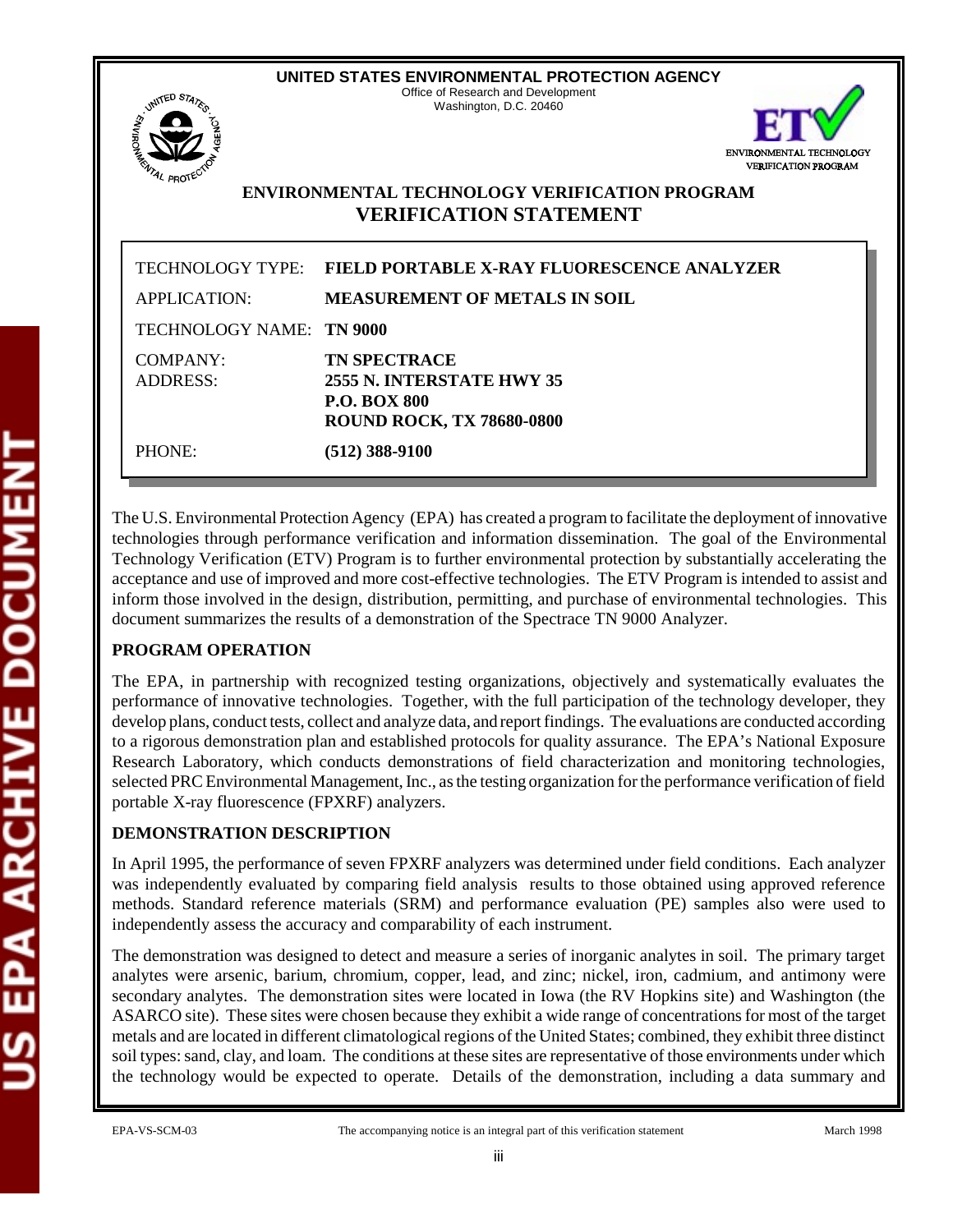discussion of results, may be found in the report entitled "Environmental Technology Verification Report, Field Portable X-ray Fluorescence Analyzer, Spectrace TN 9000 and TN Pb Field Portable X-ray Fluorescence Analyzers." The EPA document number for this report is EPA/600/R-97/145.

The EPA Method 6200 was tested and validated using the data derived from this demonstration. This method may be used to support the general application of FPXRF for environmental analysis.

#### **TECHNOLOGY DESCRIPTION**

This analyzer operates on the principle of energy dispersive X-ray fluorescence spectroscopy where the characteristic components of the excited X-ray spectrum are analyzed directly by an energy proportional response in an X-ray detector. Energy dispersion affords a highly efficient, full-spectrum measurement which enables the use of low intensity excitation sources (such as radioisotopes) and compact battery-powered, field-portable electronics. FPXRF instruments are designed to provide rapid analysis of metals in soil. This information allows investigation and remediation decisions to be made on-site and reduces the number of samples that need to be submitted for laboratory analysis. In the operation of these instruments, the user must be aware that FPXRF analyzers do not respond well to chromium and that detection limits may be 5 to 10 times greater than conventional laboratory methods. As with all field analysis programs, a portion of the samples should be sent to a laboratory for confirmatory analyses.

The TN 9000 is a commercially available instrument that can use up to three radioactive sources and a mercuric iodide semiconductor detector for the analysis of metals in soil. It is field portable, weighing less than 20 pounds, and can be battery powered for up to 8 hours. For this demonstration, the TN 9000's Soils Application software was configured to report concentrations for chromium, iron, nickel, copper, zinc, arsenic, lead, cadmium, antimony, and barium. Contaminant concentrations are computed using a fundamental parameters (FP) calibrated algorithm included in the analyzer's operations software. The FP calibration does not require site-specific calibration standards. The TN 9000 can conduct *in situ* measurements or measure samples in cups. At the time of testing, the TN 9000 cost about \$58,000, or it could be leased for \$6,000 per month or \$3,500 for 2 weeks.

# **VERIFICATION OF PERFORMANCE**

The performance characteristics of the TN 9000 include the following:

- **Detection limits:** Precision-based detection limits were determined by collecting 10 replicate measurements on site-specific soil samples with metals concentrations 2 to 5 times the expected MDLs. The results were 100 milligrams per kilogram (mg/kg) or less for all of the reported analytes except chromium, which was determined to be 200 mg/kg using the Fe<sup>55</sup> source and 500 mg/kg using the Cd<sup>109</sup> source which was used for the other reported analytes. Values for iron and cadmium were not reported due to an insufficient number of samples in the required concentration range.
- **Throughput:** Average throughput was 8.5 to 10.5 analyses per hour using a source count time of 220 seconds. This rate only represents the analysis time, since different personnel were used to prepare the samples.
- **Drift:** This was evaluated using the results of a daily analysis of an SRM which contained quantifiable levels of arsenic, barium, copper, lead, and zinc. Over the 18 days of the demonstration, the RSD values for the mean recovery of barium, copper, lead, and zinc were all less than 8 percent. The corresponding value for arsenic was 18.2 percent.
- **Completeness:** The TN 9000 produced results for 1,259 of the 1,260 samples analyzed, resulting in a completeness of 99.9 percent. The remaining sample was lost due to operator error in transferring the data.
- **Blank results:** During the demonstration, 37 blank samples were analyzed. None of the reported primary analytes were detected above the method detection limits. However, iron frequently reported a value above the MDL after analyzing samples with an iron concentration of greater than 20,000 mg/kg.
- **Precision:** The goal of the demonstration was to achieve relative standard deviations (RSD) less than 20 percent at analyte concentrations of 5 to 10 times the method detection limit. The RSD values for antimony,